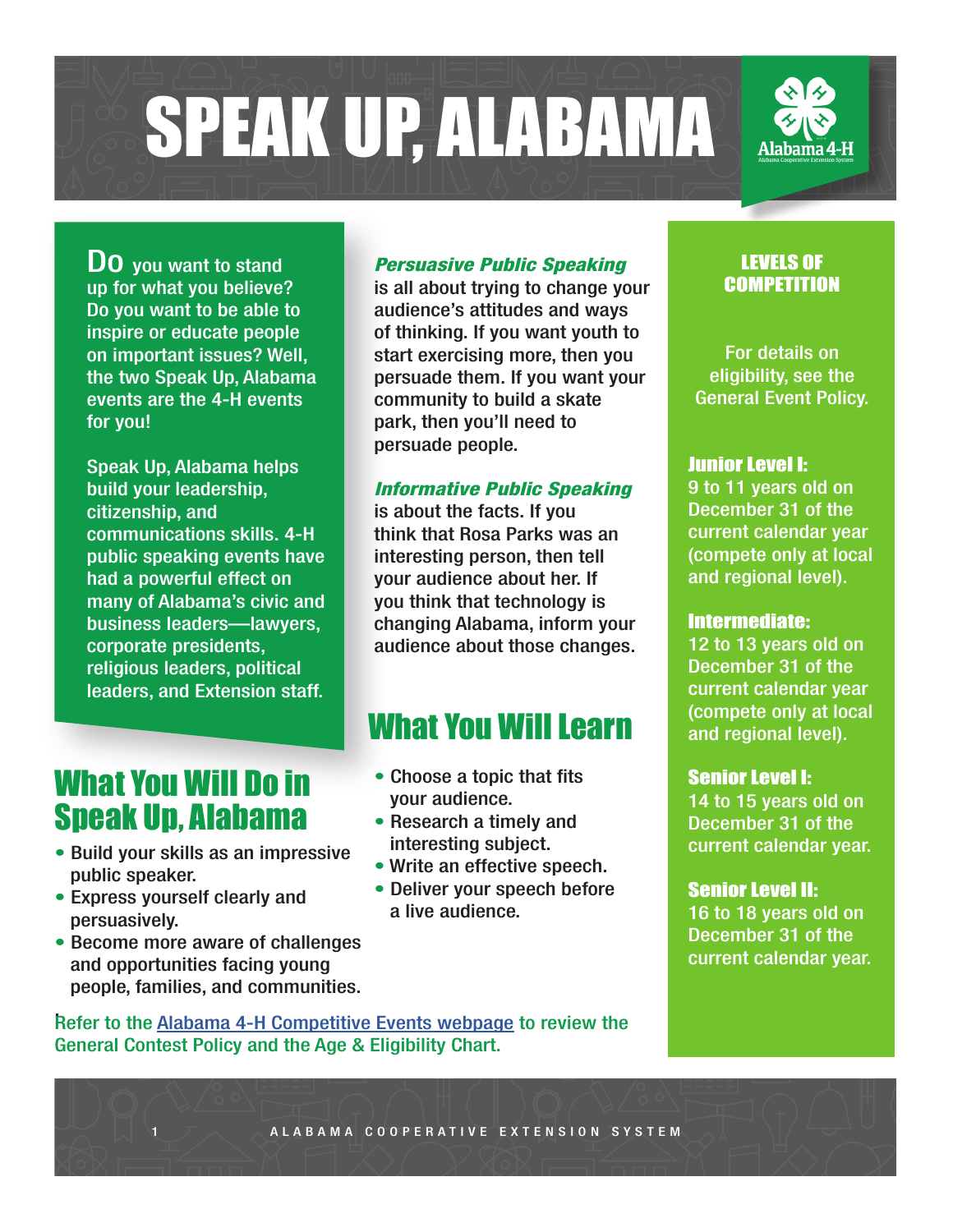

## The Rules for Speak Up, Alabama

- 1. Individual entry only. Teams are not appropriate.
- 2. Your speech must be new and original. You cannot copy it directly from an existing speech, news article, or anything that someone else has written or that you have written before the current 4-H year.
- 3. Visual aids, costumes, and props are not allowed.
- 4. The speech should be age appropriate.
- 5. Junior/Intermediate speeches must be between 3 and 5 minutes.
- 6. Senior speeches must be between 5 and 8 minutes.
- 7. Participants will present the facilitator of the event three copies of their speech with name and county listed.
- 8. You may use notes, but you may not read your speech.
- **9.** Your topic must explore the challenges and opportunities of youth, family, and society.
- 10. When you win Persuasive Speaking at Senior Level I, you can't compete in Level I Persuasive Speaking again. You can compete in Informative Speaking at that level.
- 11. When you win at Senior Level II in Persuasive Speaking, you can't compete in Persuasive Speaking again. You can compete in Informative Speaking.
- 12. When you win Informative Speaking at Senior Level I, you can't compete in Level I Informative Speaking again. You can compete in Persuasive Speaking at that level.
- 13. When you win Informative Speaking at Senior Level II, you can't compete in Informative Speaking again. You can compete in Persuasive Speaking.

#### **Disqualification** of Entry

- Using props, visual aids, or costumes.
- Not completing and submitting a community service report (Senior Level I and II only)

#### **Deduction** of Entry

- Exceeding the time limit.
- Not providing three copies of the speech.

#### **Identification** of Entry

Name, county, and level of participation should be displayed with each entry. An introduction at the beginning of your time would be appropriate.

2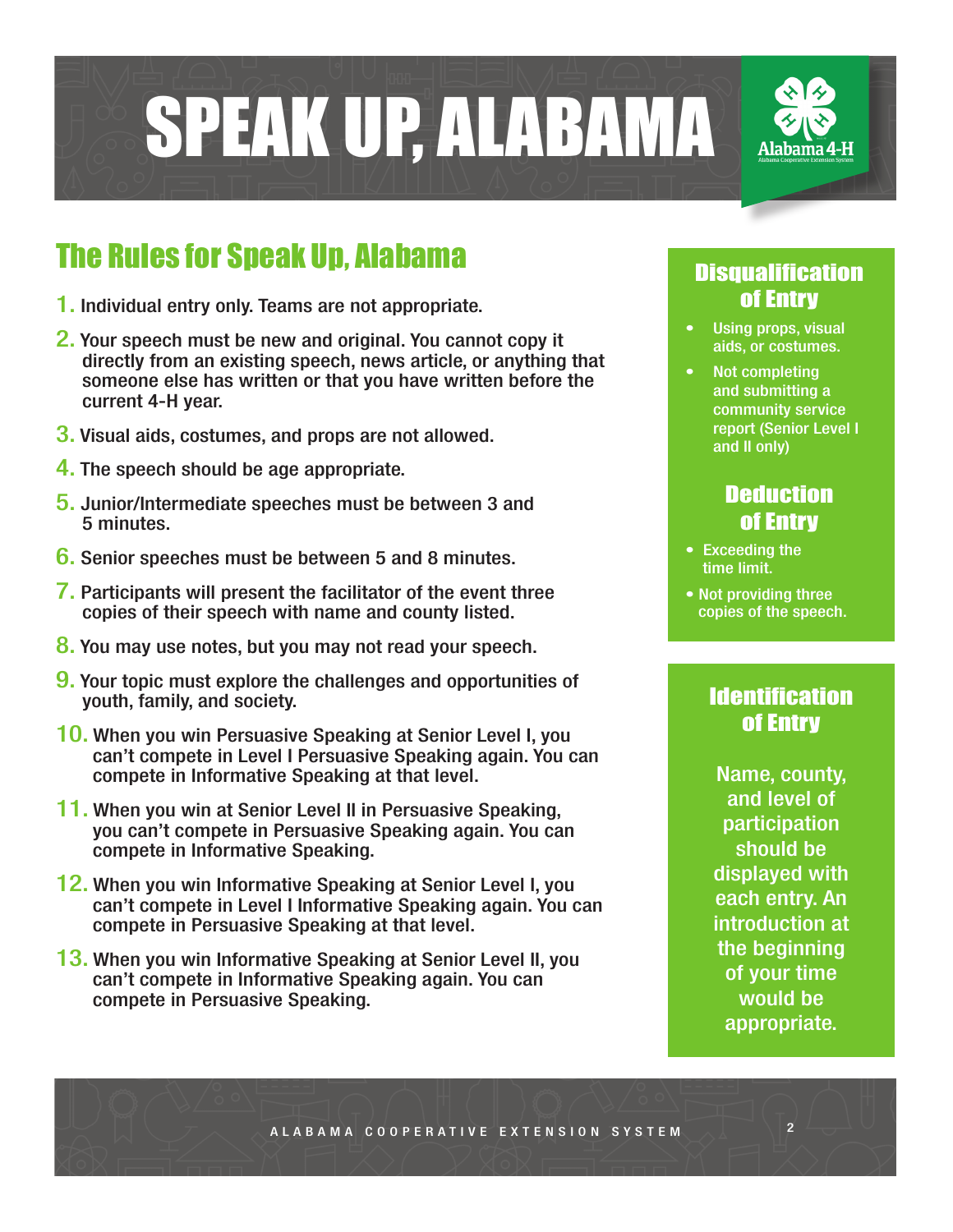

## Selecting a Topic

Don't wait until the last minute to decide on a topic. Start early so that you can get ideas from books, the Internet, newspapers, and magazines. Talk about ideas with other people.

Make a list of topics you are considering. Give them the following test:

- Does the topic explore a challenge or opportunity faced by youth, families, and society?
- Am I really interested in it?
- Will I be able to find information on it?
- Can the topic be well covered in the time allowed?
- Select the topic you feel will work best and begin to organize your thoughts. Limit the scope of your talk so that it can be covered in the time available.

### **Organization**

Your presentation should include the following:

#### A. Introduction

The introduction has two objectives:

- to gain your audience's attention
- to inform the audience of the purpose of your speech and let them know why they should be concerned about the subject.

#### To gain attention and interest, you might begin with the following:

- Challenging your audience with a question.
- Giving a startling statement, but not something offensive.
- Recounting a personal experience or telling a story.
- Using an appropriate poem or quote.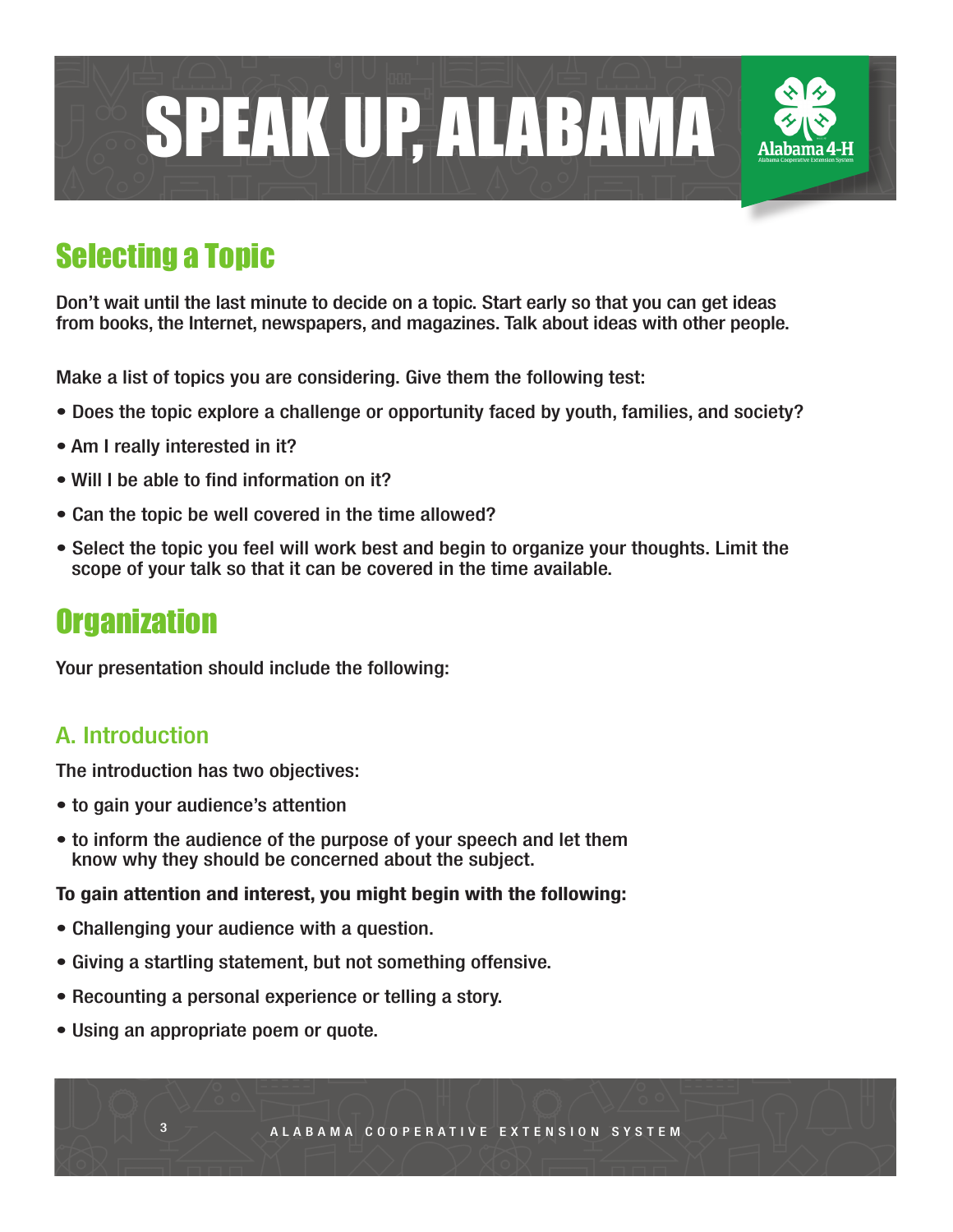

Relate your opening to the audience and to what you are going to say.

Good speakers don't begin with "Good morning. My name is. . ." because that's not interesting. Your introduction sets the stage for the speech, so you may want to write this section last. Your introduction should take up about one-tenth of the total time of your speech.

#### B. Body

The body is where you support your main points, so it needs to be well organized. Limit yourself to three to five main points.

The material supporting main points may be classified into four general types: testimony, statistics, examples, and analogies.

- Testimony: The expression of an opinion on a topic by any person. (John Smith says that walking an hour a day has made him healthier, happier, and smarter.)
- Statistics: Factual numbers provided by a university, government agency, or other reliable source. (According to the 2004 National Kids Count Data Book, Alabama ranks 47th out of the 50 states in overall child well-being.)
- Examples: Include personal experiences, interviews with knowledgeable people, and library resources. (During my interview with Mayor Jones, the mayor stated that bike paths have significantly reduced traffic jams in our town.)
- Analogy: A type of reasoning that suggests that if two things are alike in ways that you know about, they are probably alike in a way that you don't recognize. (Catfish and chicken are tasty and are good sources of protein, therefore they can both produce agricultural income.)

#### C. Conclusion

The conclusion is the part that the audience will remember most. It should be no longer than your introduction (about ten percent of the total speech). It summarizes your main points and gives your audience one more chance to hear what you have to say. Your conclusion may motivate your audience to action or just provide a smooth ending. Remember that you want your speech to come to an obvious conclusion, instead of leaving the audience wondering if you have finished.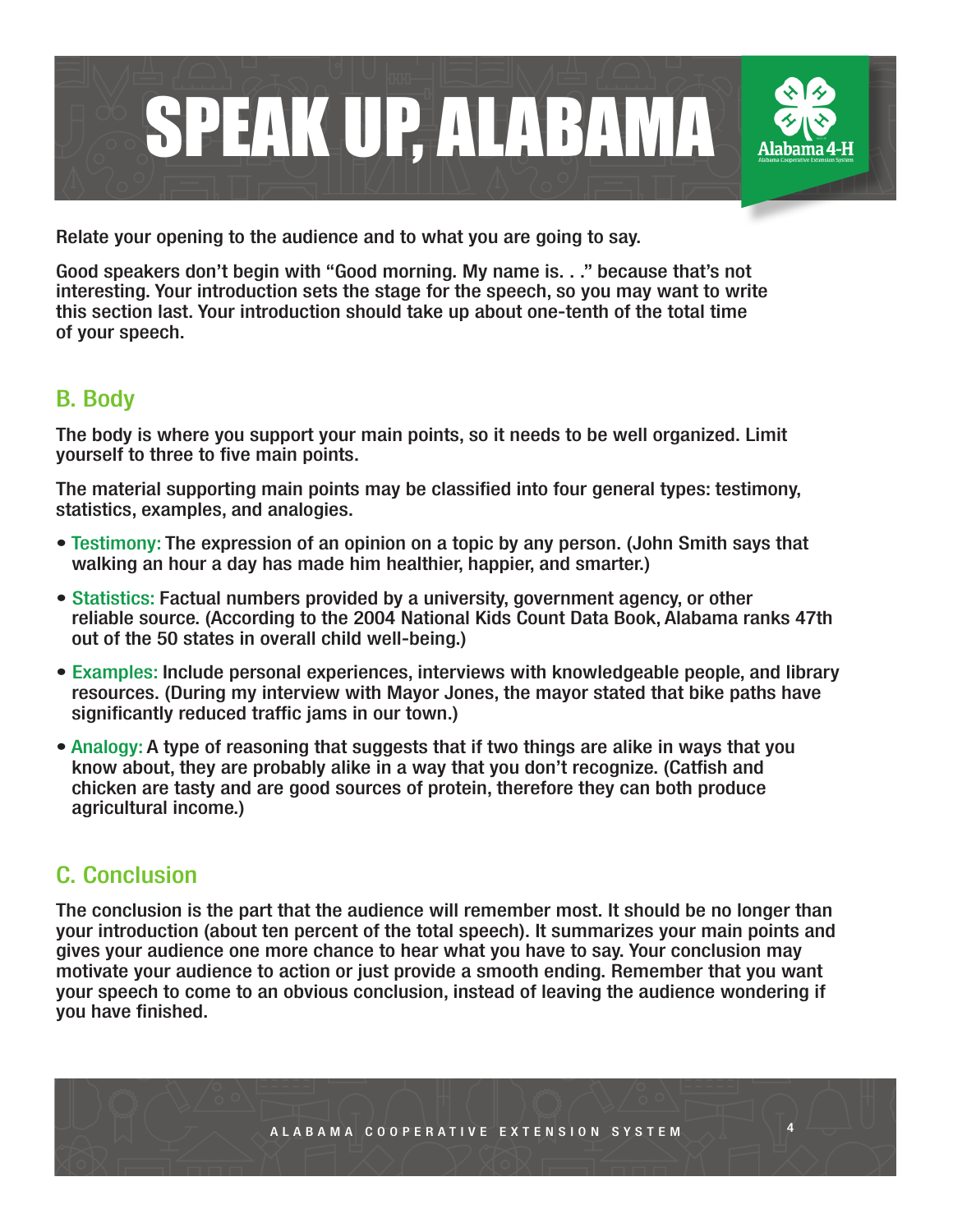SPEAK UP, ALABAMA

## **Outline**

A written outline helps you organize your thoughts. Here is a simple outline that you can change to fit your needs.

#### I. Introduction

- A. Opening phrases to get audience's attention.
- B. State subject or purpose and why the audience should be concerned.

#### II. Body

- A. Main point
- B. Main point
- C. Main point
	- 1. subpoint
		- a. detail
		- b. detail
	- 2. subpoint

#### III. Conclusion

- A. Summary of main points
- B. Closing statement

## **Organization**

Four common ways of organizing your speech are: logical, topical, spatial, and chronological.

- A. Logical: You give the problem and then present possible solutions. (Problem: Methamphetamine use in Alabama is destroying lives. Solution: Reduce access to some over-the counter cold medicines used in making the drug.)
- B. **Topical:** Divide the speech into general areas, which become main headings.(The 4-H clover represents head, hands, heart, and health. Each leaf represents a personal characteristic that is important in 4-H).
- C. Spatial: Use this plan when your subject involves places or objects that fit into a physical arrangement. (When visiting the Guggenheim Museum, you are awed by the great circling stairway. Off the stairs are a series of exhibit rooms….)
- D. Chronological: The time order in which events took place. (The first man in space was Russian cosmonaut Yuri Gagarin. The first American in space was Alan Shepherd.)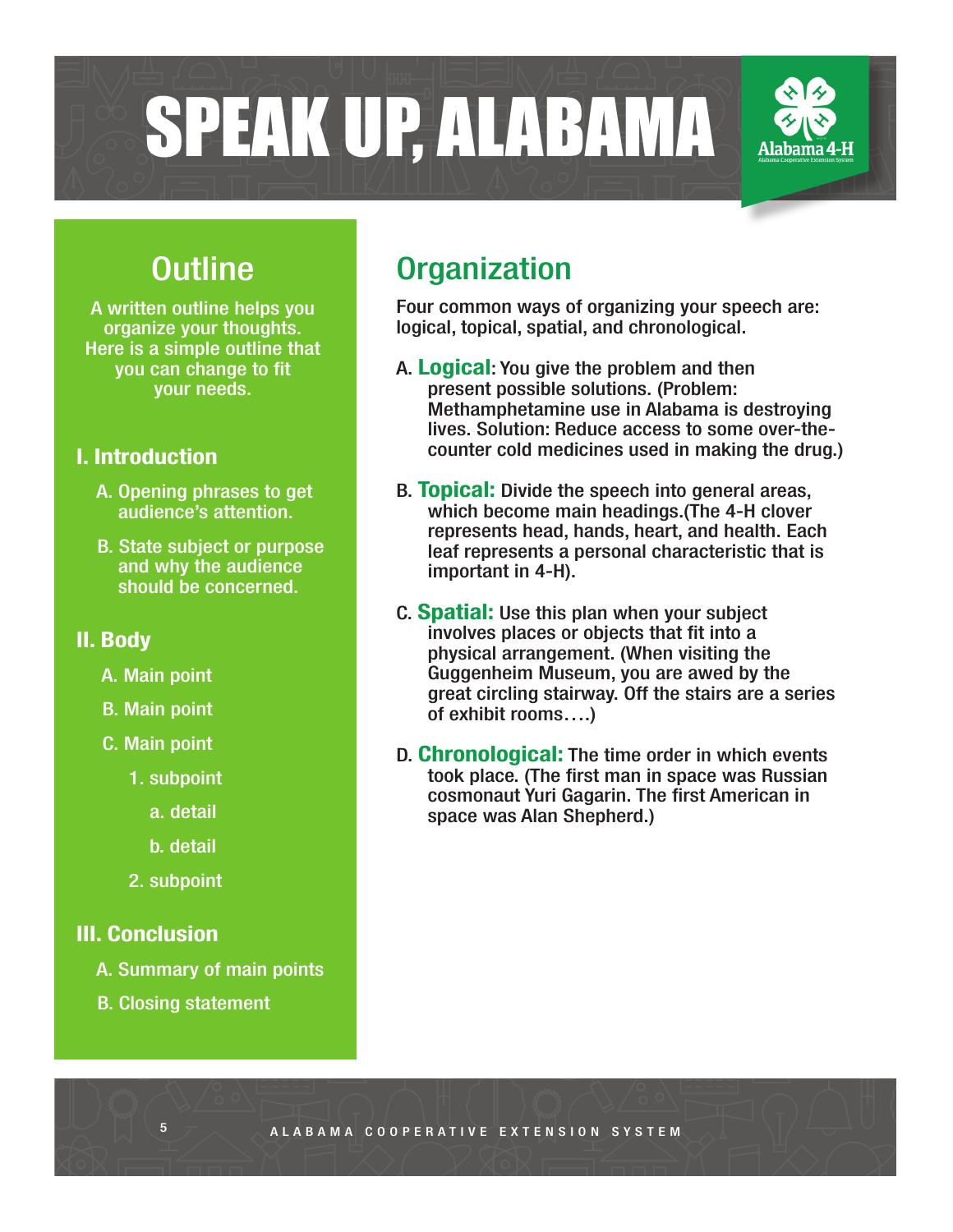SPEAK UP, ALABAMA

# Tips for Writing

- Use your own words; if your speech sounds the way you normally talk, then your speech sounds more natural.
- Try not to use long sentences. They are harder to follow.
- Simplify main points so that the audience can understand and remember them.
- Use examples, stories, dialogue, or anything to help your audience visualize what you are telling them.
- Avoid phrases that are used all the time ("good as gold," "big as a house," "red as a beet") and words that are hard to pronounce.

# **The Townships for Writing Refore You Speak**<br>Your Speech

- The audience will notice you as soon as you start to walk to the front.
- Be well-groomed and appropriately dressed.
- Be an attentive listener until it is your turn to speak.
- Rise and walk naturally to the front of the room.
- Establish eye contact with your audience and smile. Let them know that you have a friendly feeling toward them.
- Remember to breathe.
- Pause before beginning to speak. Don't hurry, and be confident.
- Still remember to breathe.
- If right-handed, stand with your right foot about one inch ahead of your left with your feet two to four inches apart. If left-handed, reverse. This allows you to step forward easily and keeps you steady.
- Stand straight with your arms at your sides until you are ready to gesture.
- Use good posture at all times.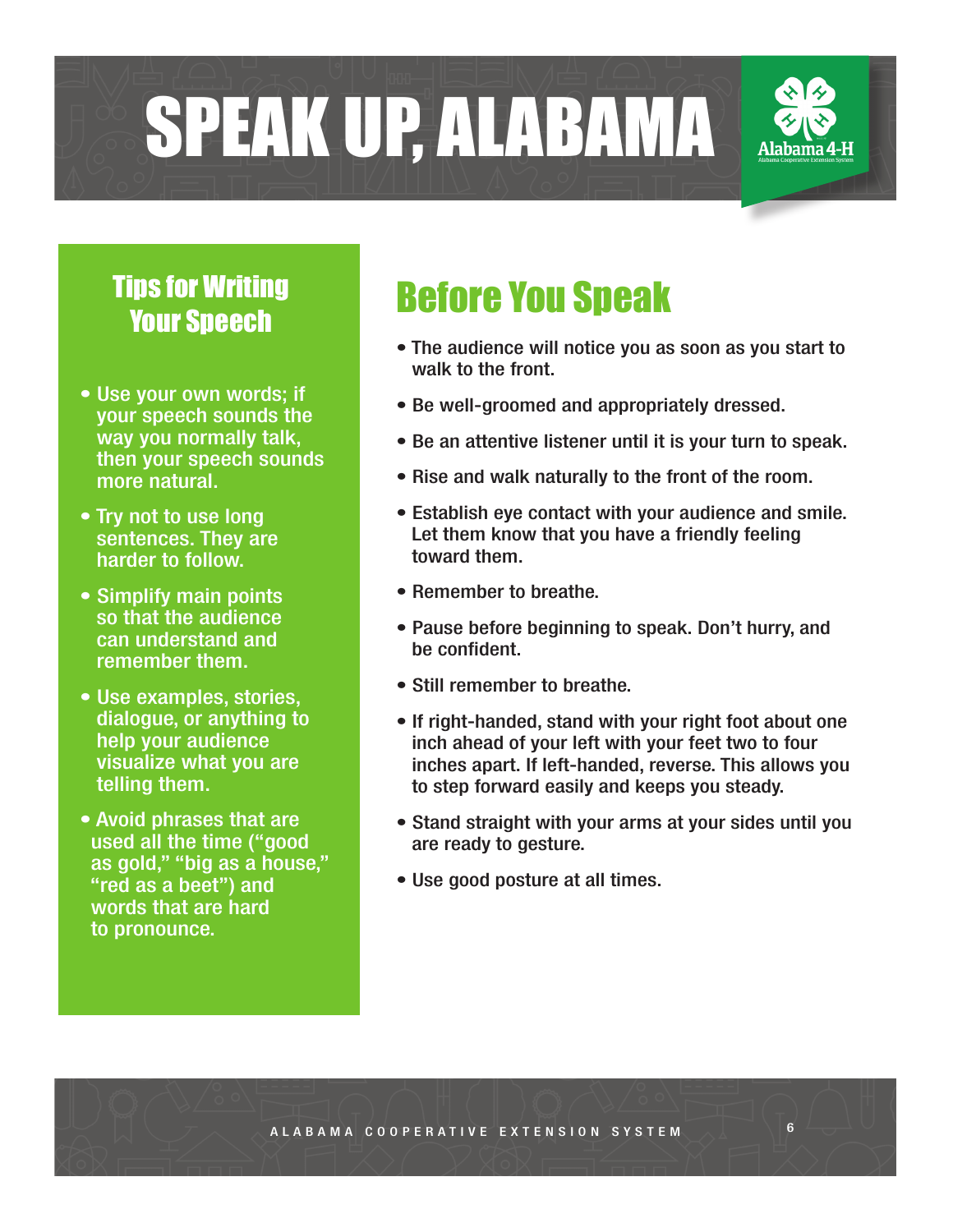

## **Delivery**

#### A. Vocal Expression

1. Voice Quality: clear, steady, rich, and full.

2. Force of Speaking: volume and intensity. Your voice should vary according to what you are saying to avoid monotony. It should be pleasant and loud enough to be heard.

3. Rate of Speech: speed at which you speak. Your rate will change with the effect you want to give. By slowing down, you can think ahead and give the audience a chance to absorb what you are saying. Pauses can be used effectively. But don't let them appear to be memory problems.

4. Enthusiasm: You believe in your topic and you are interested in what you have to say.

#### B. Enunciation and Articulation

1. Pronounce all words so that the audience hears them.

2. Look up words if you are not sure of their pronunciation.

3. Most of us have a tendency to slur words together, but overprecision is undesirable too.

#### C. Breathing

Relax. Breathe deeply and evenly and you can overcome a little of your nervousness and feel more comfortable.

#### D. Gestures

Your body actions tell your thoughts almost as effectively as words. How you feel is always communicated to the audience through your body language. To convey your ideas, use your whole body. Use facial expressions and direct eye contact.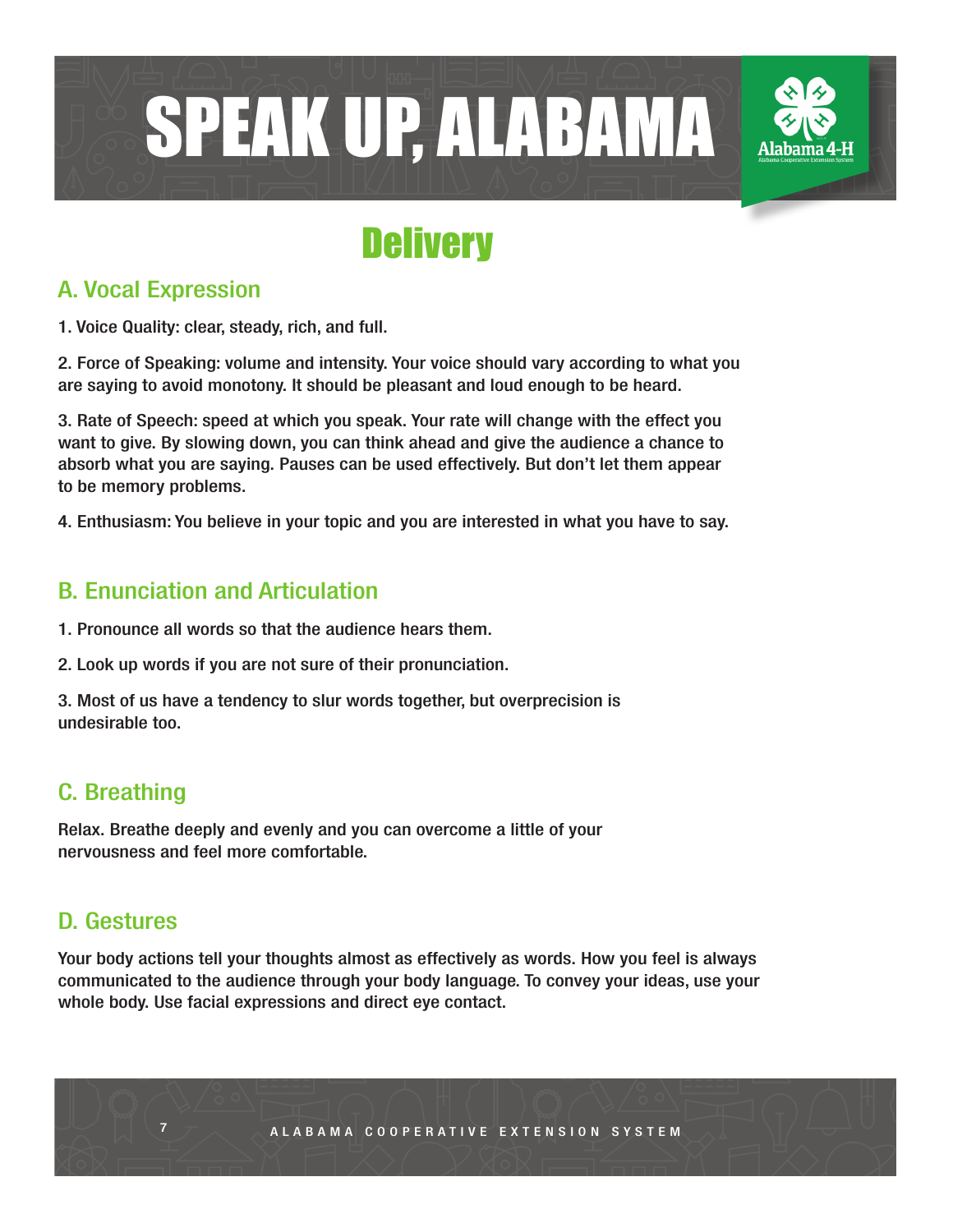

You should feel that a gesture, such as a pointed finger or a clenched fist, is necessary to express your idea. Work toward a natural look as you make gestures and movements to emphasize points.

#### E. Stage Fright

It is only natural to be fearful. You care what the audience thinks of you and everyone is looking at you. Stage fright is a physical and mental fear that causes your heart to quicken because you are breathing faster. Relax. Your audience wishes you well and wants you to do a good job!

Breathe slowly and deeply, and let your muscles relax. Even professional actors worry if they are not a little nervous before going on stage. They use this tension to their advantage so they won't sound dull and listless.

#### Some tips to overcome your nervousness:

- Practice! Practice! Practice!
- Pause before your start.
- Be confident!

As you gain experience, you will gain self-confidence. It will become easier to speak because you know that you can handle it.

#### F. Use of Notes

Using notes is allowed, but not encouraged. If you feel you need notes, try putting your outline on a card. You can then refer to it, but do not read it. Do not gesture with your cards, but don't try to hide them either. If you forget what you wanted to say next, you can refer to the main points and easily recover. Don't read from a manuscript.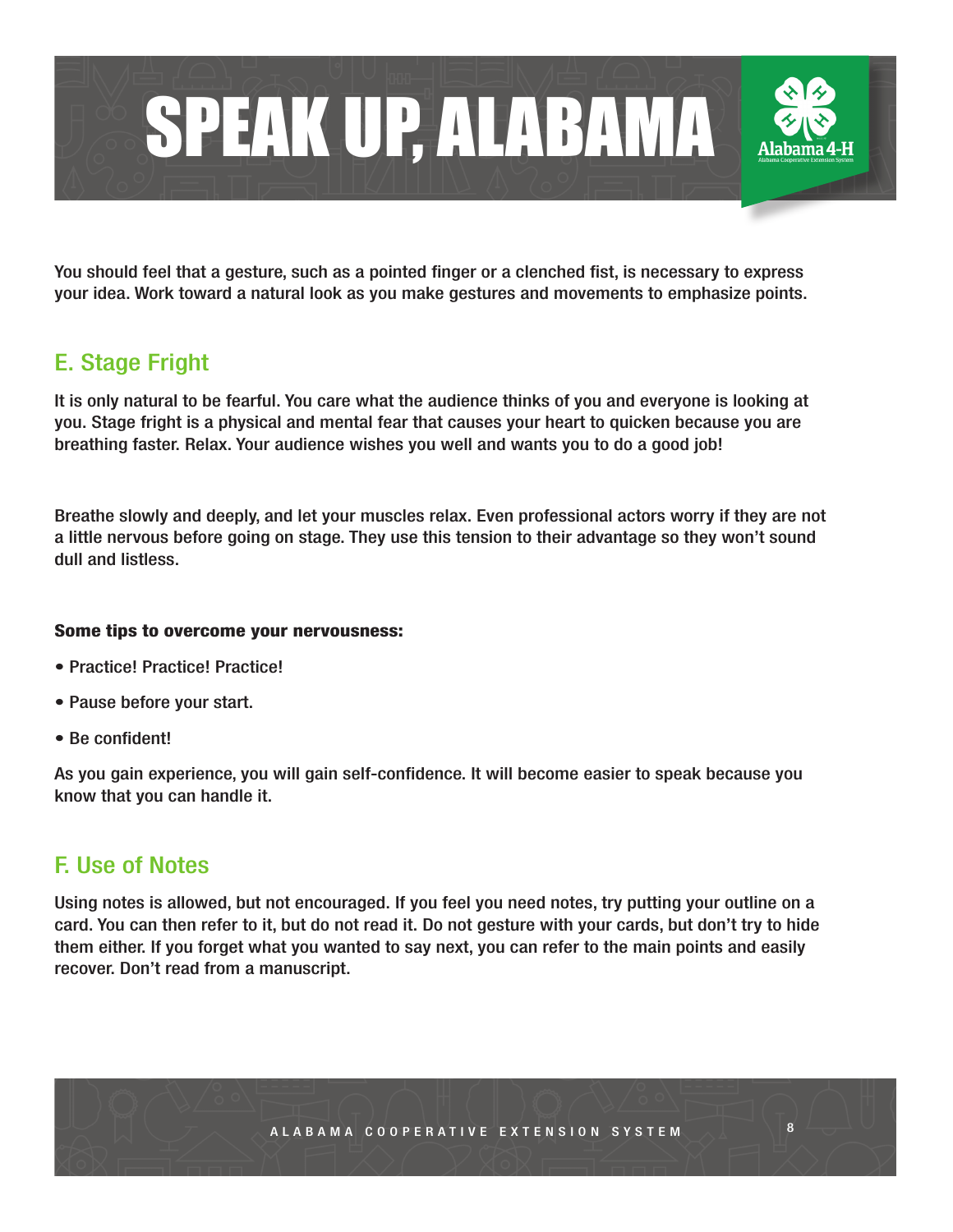

#### G. Using a Microphone

When speaking to a large audience, you may need a microphone.

- Before the speech, check the microphone by talking into it to see if the height and volume are correct.
- Speak directly into the mic (about four to eight inches away) but do not lean toward it or away from it.
- Use a lapel mic if possible. This allows you to move around more.
- Don't rustle papers. Sounds will be magnified.

#### H. Acknowledging Your Sources

When using materials written or spoken by someone else, be sure you acknowledge the source. For instance, a poem, quote, or passage from a book can be used as long as you tell who the author is. Using someone else's exact words and pretending that they are your own is called plagiarism.

You should also be able to back up what you say. If you state that there are 150,000 mockingbirds in Alabama, you should tell the source of your information. You want to be believable, a person to be trusted for accurate information. One of the most common faults is failing to acknowledge sources or to make statements of fact without proper evidence of research.